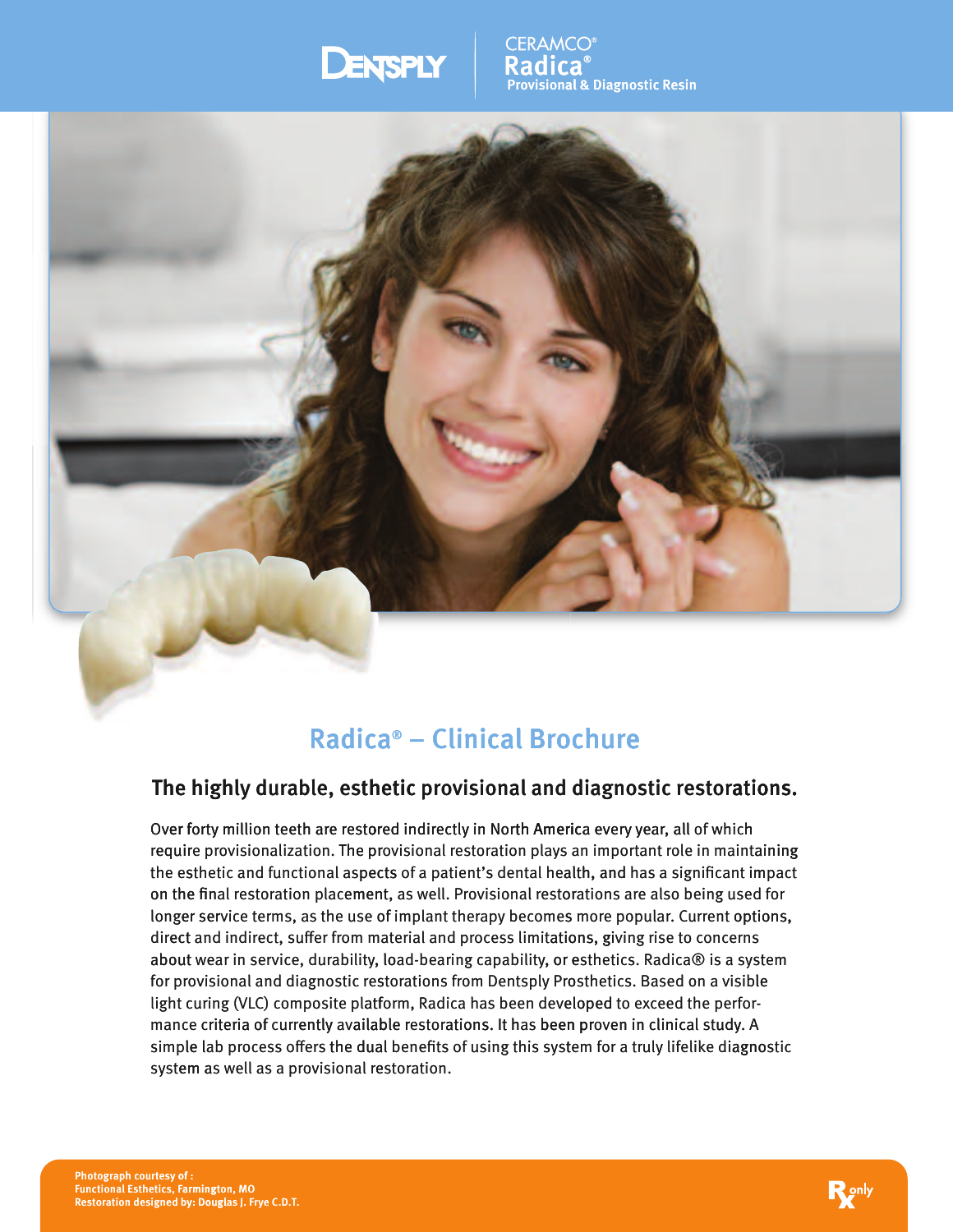# **Radica® from DENTSPLY**

**Fig. 1:** A well-made provisional is the basis of successful restorative treatment.





Radica\* Esthetic Diagnostic/Provisional Smile Result

# **Functions and Limitations of Current Systems**

Provisional restorations provide comfort and function, and improve esthetics during treatment. The popular use of implant therapy has significantly increased the service lifetime of provisional restorations from the conventional one to two weeks, to six months and longer term use. In addition, provisionals have multiple other functions such as preserving periodontal health, preventing movement of abutment teeth, and protecting pulpal tissue and teeth from carious impairment. They have diagnostic functions as well, in allowing practitioners to assess the patient's personal dental care regimens, and helping in evaluating occlusal function, phonetics and vertical dimensions. They may even be used as matrics to retain surgical dressings, or to provide anchorage for orthodontic brackets<sup>14</sup>.

However, most contemporary restoration systems have limitations in terms of their wear characteristics in service, their load-bearing capability in the term of service, or in their esthetics<sup>58</sup>. It is most desirable that a provisional system is strong and durable, and adapts well to a tooth for marginal fit. The appliance needs to be comfortable to wear, and the esthetics need to be acceptable at the very least. Color stability and translucency are also important contributing factors. The material must be biocompatible, nonirritating to pulp and other tissues. Low exothermicity is also desirable. All of these ideas guided the design of Radica provisionals.

#### \*Photograph courtesy of: Functional Esthetics, Farmington, MO Restoration designed by: Douglas J. Frye C.D.T.

## **Fig. 2:**

Radica Provisional – Lab Process





Step 1 Step 2





# **Radica: An Efficient Indirect Provisional Process**

The use of a composite material as a provisional is not novel in and of itself. However, the process to fabricate these is cumbersome, and involves layering build-ups<sup>9-11</sup>. The Radica system offers a unique solution by using a shape stable visible light cured composite material as a basis.

To receive a customized provisional restoration, practitioners forward impressions of unprepared teeth to a trained dental laboratory, using VPS materials such as Aquasil Ultra Smart Wetting® Impression Material. After preparing a model from this impression (Fig. 2, Step 1), the laboratory creates a matrix out of quick-setting silicone. Next, warmed Radica enamel resin is extruded into the incisal area. Warmed Radica dentin is then extruded into the dentin area of the matrix (Fig. 2, Step 2). The matrix is now adapted to the model.

The shape-stable Radica resin cools into the exact contours determined by the lab (Fig. 2, Step 3). This resin may be added to, adapted, tried in or easily modified in its wax-like uncured state (Fig. 2, Step 4). The resin is light and heat-cured with a glaze-like sealer in a variety of processing units: the Eclipse®, the Enterra® or the Triad® 2000 VLC Light Curing Unit. The restoration may be characterized using effect dentins and stains. The laboratory delivers the finished provisional to the dentist.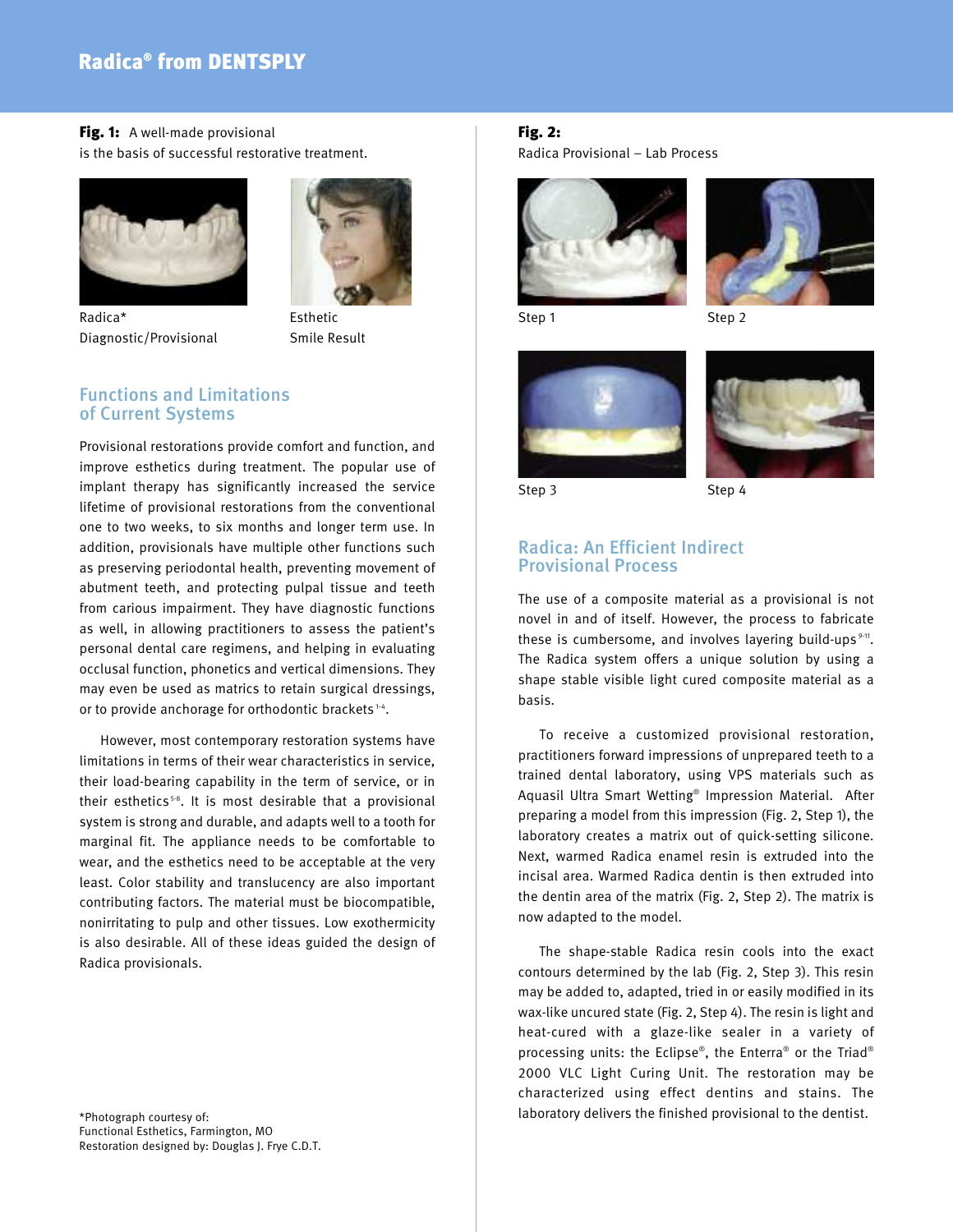## **Fig. 3:**

Relined and tried-in Radica restorations



**Fig. 4:** Radica bridges cemented in place



# **Radica: Clinical Usage and Recommendations**

Upon receipt from the lab, the provisionals are microetched. They can then be relined with a variety of materials, including MMA acrylics and bis-GMAs (e.g. Integrity® Temporary Crown and Bridge Material). This provides for exactly adapted margins (Fig. 3). The Enhance® Finishing System and PoGo® One-Step Diamond Polishers are ideal for achieving a high gloss on composite surfaces. When both patient and practitioner are satisfied, the restoration is luted in place with a provisional cement (e.g. Integrity® TempGrip® from DENTSPLY Caulk (Fig. 4).

If in rare cases the restoration fractures in use, several repair methods are possible. The restoration may be repaired with the parent Radica material, after the fracture surfaces have been cleaned and roughened to remove any sealer. The repaired material is then cured using the curing units listed previously. Repairs may also be made using other composites. The surface needs to be cleaned and roughened. Next, Prime and Bond® NT™ priming agent is applied to surfaces. TPH®3 Micro Matrix Restorative is applied to the fracture surface and used to join the surfaces. The TPH®3 curing directions (with handheld lights) are followed.

# **Fig. 5:**

Radica Diagnostic Process





Step 1 Step 2





Step 3 Step 4

# **Radica: Use in Removable Applications**

Adding denture teeth to a partial or full denture (conventional or VLC) is a challenging clinical/lab situation that can be made easier by the use of Radica.

The fully cured denture base is processed on a model to prevent distortion. The denture surface is prepared using a coarse carbide bur, steam cleaned to remove debris and dried thoroughly. Next, the surface is primed with a thin coat of the VLC sealer, which is bench set for 2 minutes. Radica is applied to the desired area and shaped to final contour. Following this, another layer of VLC sealer is applied and the assembly is cured following Radica directions. The denture is finished and polished along with the Radica restoration using a rag wheel with pumice and polishing compound.

## **Fig. 6:**

Adding Radica Teeth to a Denture Base (From L-R, applying sealer to denture base, shaping Radica tooth and finished denture).

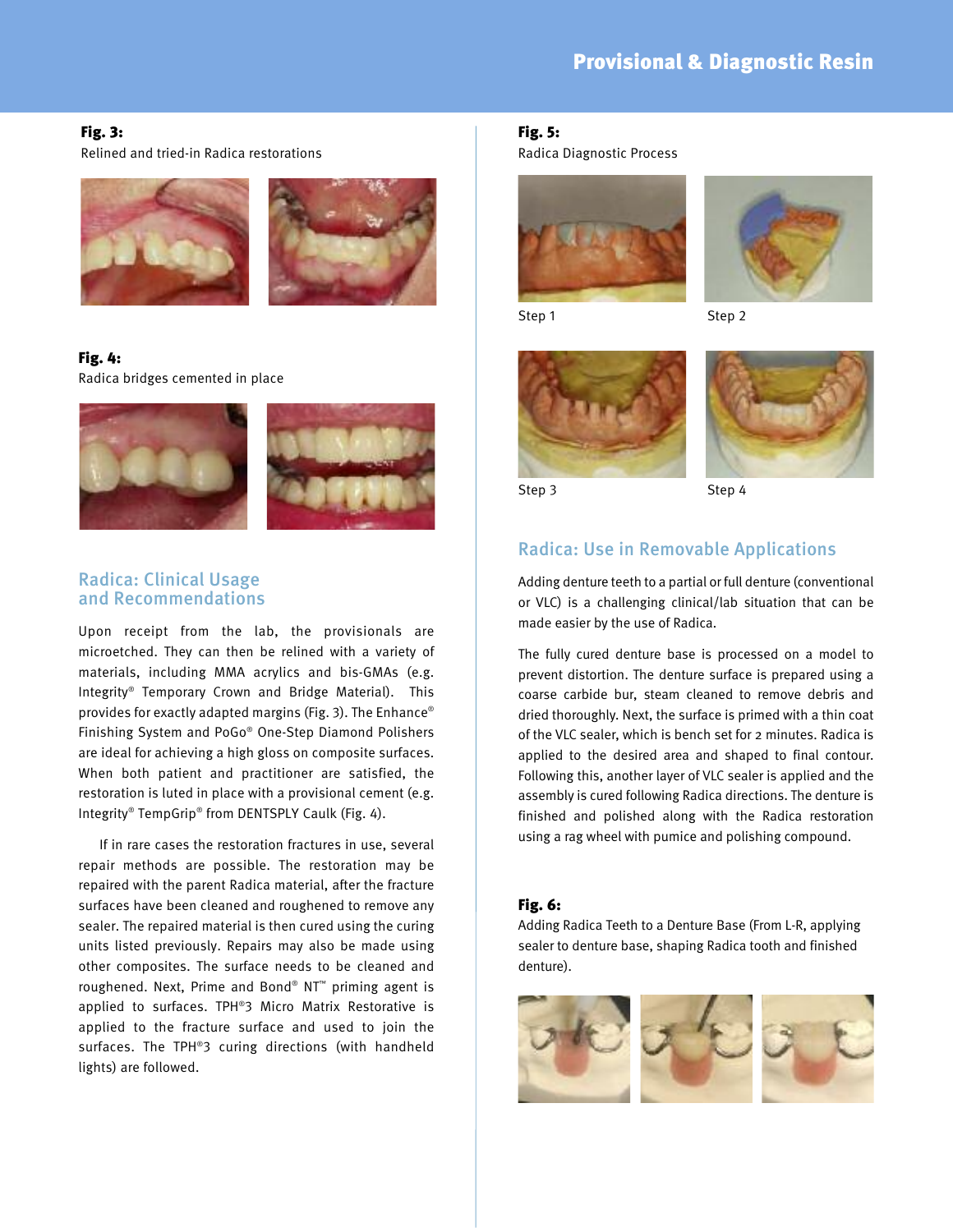# **Provisional & Diagnostic Resin**





# **Radica: Clinical and InVitro Studies**

The Radica system has been extensively tested in-vitro and in-vivo, to ensure its performance.

**Flexural Strength:** The international standard ISO 10477, recognized by the USFDA, recommends a minimum strength of 50MPa (3 point bend, flexural strength) for provisional systems<sup>12</sup>. Radica surpasses the strength of other material systems (Fig. 7) and approaches the strength of a permanent composite (Cristobal ®+). Practitioners can use Radica confidently in both routine and long-term restoration cases.

**Long-term Durability:** Many materials are initially strong, but can lose load-bearing capability over time under the stress, thermal cycling and wear of the oral environment. A test developed independently by the University of Regensburg in Germany was used to evaluate durability of Radica restorations<sup>13</sup>. Three-unit bridges of Radica and acrylic (Jet) materials were fabricated to predetermined dimensions using a clear silicone matrix. A control fracture strength was obtained after water storage (14 days, 37°C). The bridges were then fatigued for a simulated two-year service term (TCML: 2,400x5°C/55°C, 2 min/cycle; 480,000x50N, 1.66Hz, human molar antagonist), and fracture tested again. The results are summarized in Fig. 4. Pair-wise parametric analysis reveals that Radica provisionals do not show a statistically significant loss of strength after two years of simulated service, while acrylics do. Based on in-vitro and clinical results, the Radica system's indications include up to 2 years in the mouth for all single unit restorations, inlays/onlays, and 3-unit bridges up to the second bicuspid. This provides patients with the assurance that Radica can withstand the test of time needed for a durable and dependable provisional.

**Wear Resistance:** Wear during function is the leading concern with common temporary materials<sup>34</sup>. Radica is significantly more wear resistant than common temporary materials, as well as some permanent composites, in a three body wear test using a modified Leinfelder method (Fig. 9)<sup>14-16</sup>. Low wear greatly reduces the risk of provisional perforation, and the risk of saliva, bacteria and thermal irritants reaching the tooth, especially in longer term use.

**Clinical Evaluation:** Radica was also tested in a multicenter, multi-practitioner clinical evaluation by four clinicians<sup>17</sup>. Over a hundred teeth were restored in thirty patients. Over 80% of restorations placed were bridge units, to increase the severity of the test. The restorations ranged from laminate veneers and single crowns through three- and four-unit bridges, to even six- and nine-unit bridges. One bridge connector fractured after 20 days due to undersized connector dimensions. With that exception, all other provisionals performed successfully through the term of service. Evaluation criteria included surface luster, attainability and preservation of occlusal and proximal contacts, esthetic translucency, shade match, and marginal adaptations. Practitioner approval ratings were either 95% or more for each positive criterion. This excellent clinical result validated the use of Radica provisionals in real-life environments. Few provisional systems can show such a proven track record prior to commercialization. Radica has also been validated by field-testing in laboratories, with over 90% of evaluators expressing a preference for Radica over their current processes.

**Shade and Material offering:** Radica offers the full 16 A-D Dentin Shades; Two - Bleach Shades: i2, RD-001\*; Three-Enamel Shades: Light, Medium & Translucent; Effect Dentins: Tissue Tint & Deep Red Tissue Tint and Stains: Brown, Blue, White, Orange & Olive. In addition, Radica's natural radiopacity allows for X-ray or CT scans chairside.

\*Keyed to Vita® 3D Master ® Shade 0M1. Vita® and 3D-Master ® are registered trademarks of Vita Zahnfabrik H. Rauter GmbH & Co.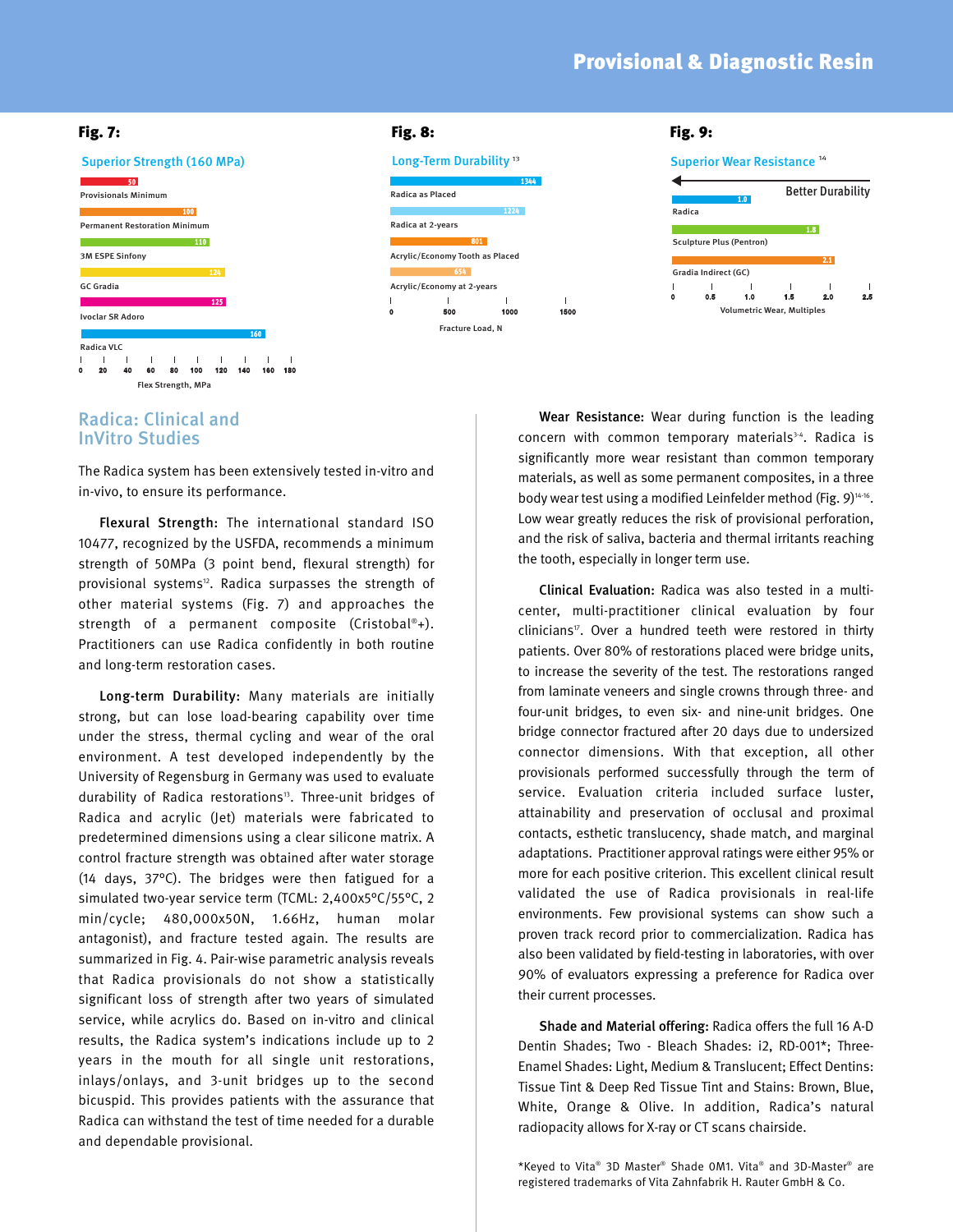## **Table 1:**

Comparison of Radica to other Provisional Systems<sup>4, 18</sup>

| <b>Property</b>         | MMA based, e.g.<br><b>BioTemps*, Jet</b> | <b>EMA Based, e.g.</b><br><b>Snap, Trim</b> | bis-GMA based,<br>e.g. Protemp | <b>VLC Composite,</b><br><b>Radica</b> <sup>®</sup> |
|-------------------------|------------------------------------------|---------------------------------------------|--------------------------------|-----------------------------------------------------|
| Strength                | Good                                     | Good                                        | <b>Very Good</b>               | <b>Excellent</b>                                    |
| Wear                    | Moderate                                 | Good                                        | <b>Very Good</b>               | <b>Excellent</b>                                    |
| <b>Color Stability</b>  | Good                                     | Acceptable                                  | <b>Very Good</b>               | <b>Excellent</b>                                    |
| Polishing/Repair        | Good                                     | <b>Very Good</b>                            | Acceptable                     | <b>Excellent</b>                                    |
| <b>Marginal Fit</b>     | Good                                     | Acceptable                                  | <b>Very Good</b>               | <b>Excellent</b>                                    |
| <b>Pulp Irritation</b>  | Moderate                                 | Good                                        | <b>Very Good</b>               | <b>Excellent</b>                                    |
| <b>Minimal Odor</b>     | Moderate                                 | Acceptable                                  | <b>Very Good</b>               | <b>Excellent</b>                                    |
| <b>Stain Resistance</b> | Good                                     | <b>Very Good</b>                            | Moderate                       | <b>Very Good</b>                                    |
| Oral exotherm           | Acceptable                               | Good                                        | <b>Very Good</b>               | <b>Excellent</b>                                    |

\*Note: Provisional restorations consisting of MMA backing with ground in economy denture teeth improve upon the esthetics of MMA alone. However, the performance parameters are unchanged.

# **Ongoing Developments with Radica:**

Several recent works have examined the multiple applications of the Radica system. These applications include addition of teeth to removable prostheses<sup>23</sup>, long term provisionals over implant abutments<sup>24</sup>, and in complex and esthetic restorative protocols<sup>25-26</sup>.

In addition, independent evaluations of the physical properties of Radica in comparison to other provisional materials continue to confirm its superiority. As part of a Ph.D. dissertation at the Indiana University School of Dentistry, Radica was compared to competitive materials, and exhibited superior flexural strength and fracture toughness even after aging (Fig. 10-11). The author concluded that compared to the other materials tested, Radica is the most suitable for application with high biomechanical demands, such as long span temporary bridges<sup>27</sup>. Work at the University of Iowa, evaluating flexural strength of interim fixed prosthesis materials after simulated function, came to a similar

#### **Fig. 10:** Flexural Strength **Fig. 11:** Fracture Toughness



conclusion. There, the author also concluded that Radica demonstrated significantly superior flexural strength over other materials tested<sup>28</sup>.

# **Summary:**

The advantages of Radica are clear in contrast to other systems. Radica provides enhanced strength, durability, and wear resistance, with a significant improvement in esthetics over current provisionals. The capability to efficiently layer enamel and dentin materials, in combination with characterization, provides for excellent patient satisfaction when serving as both a diagnostic and a provisional restoration $19-22$ .

Table 1, adapted from previous works, compares classes of provisional materials, and their advantages and limitations. Radica is a best in class material for provisional restorations, and fulfills many characteristics of an ideal provisional material.